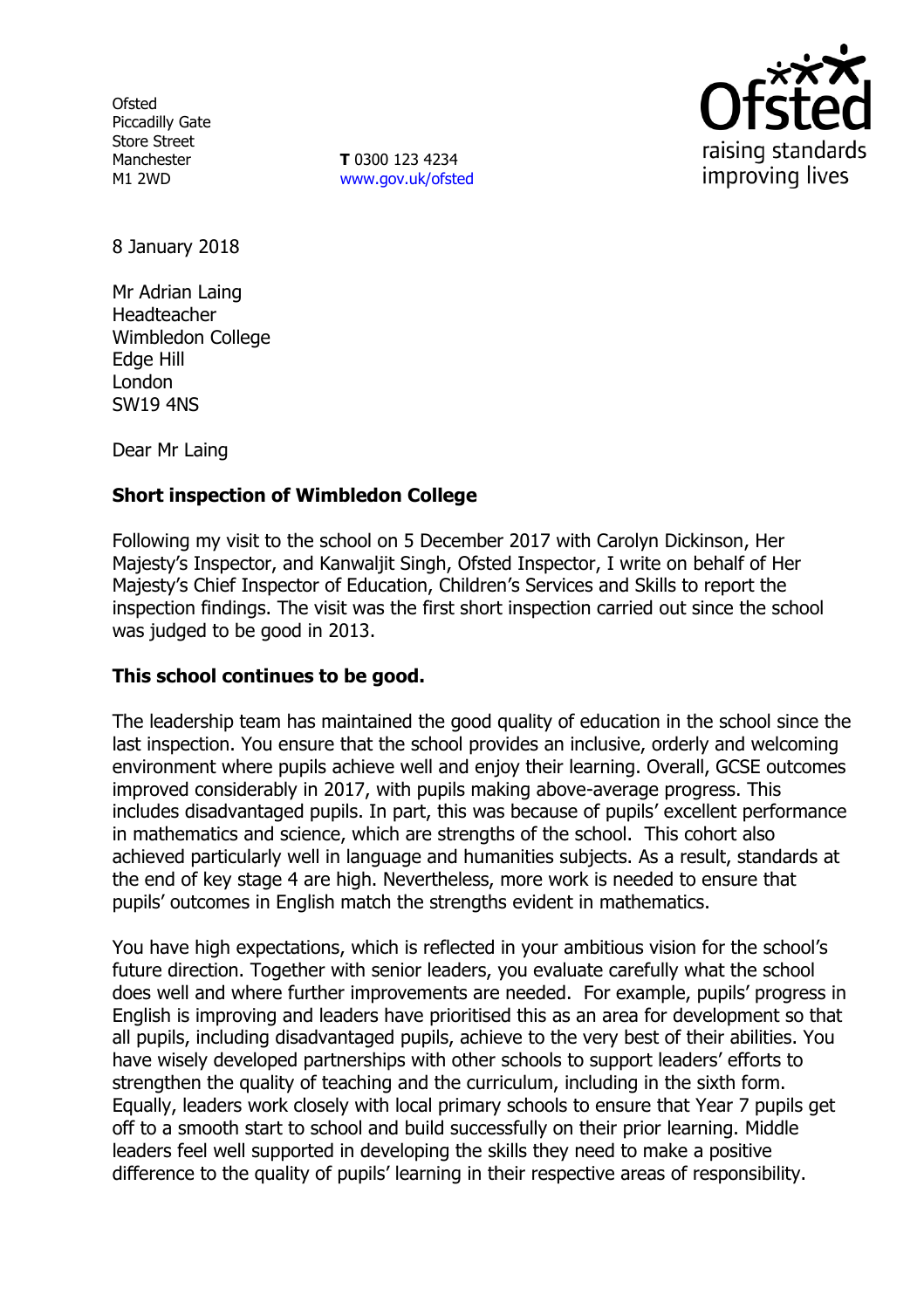

You have placed pupils' welfare and personal development at the heart of the school's work. Pupils benefit from strong levels of support, guidance and care through the chaplaincy and pastoral teams. This contributes effectively to their positive attitudes to learning and prepares them well for the next steps in their education. You and your staff work hard to ensure that all pupils are encouraged to be 'men for others' through the embodiment of the school's core values.

Your staff enjoy working at the school and are fully committed to ensuring that pupils make the most of their education. This is exemplified in the rich programme of clubs and trips on offer, which promotes pupils' enjoyment of learning and enables them to successfully explore their talents and interests. Opportunities for pupils to develop their sports skills are particularly strong and highly valued by pupils, parents and carers alike. The majority of parents agree that their children are happy and that the school supports them to make good progress.

Governors are committed to the ongoing improvement of the school. They fully understand their role in holding leaders to account so that the school builds on existing strengths. They know the school's strengths and areas for development and as a result, challenge leaders effectively to ensure improvements are secured, such as in the school's work in mathematics and, more recently, English.

## **Safeguarding is effective.**

The leadership team has ensured that all safeguarding arrangements are fit for purpose and records are detailed. Leaders and managers ensure that safeguarding is effective by providing frequent and relevant training for staff and governors in all aspects of safeguarding. As a result, staff are clear about their responsibilities to keep pupils safe and report any concerns promptly. Records of concerns are well organised and comprehensive, demonstrating that leaders respond to any concerns in a timely manner. The school's single central record of pre-employment checks is up to date and well maintained.

Leaders with responsibility for safeguarding successfully promote an ongoing culture of vigilance around safeguarding concerns, for example by developing staff and pupils' awareness of the risks posed by female genital mutilation. The school is expanding its safeguarding team, which underlines leaders' commitment to maintaining high levels of vigilance and care within the school.

Pupils say that they feel safe in school and are taught well in how to keep themselves safe in person and online through the school's well-targeted study programmes. They know who to speak to should they have any concerns about their own safety or the safety of others. The school's chaplaincy programme provides extensive opportunities for reflection and promotes pupils' spiritual, moral, social and cultural development extremely well. Pupils say that they greatly value this aspect of the school's work with them.

A small number of staff reported that pupils' behaviour could be even better. Inspection evidence confirmed that pupils typically behave well and that little time is lost during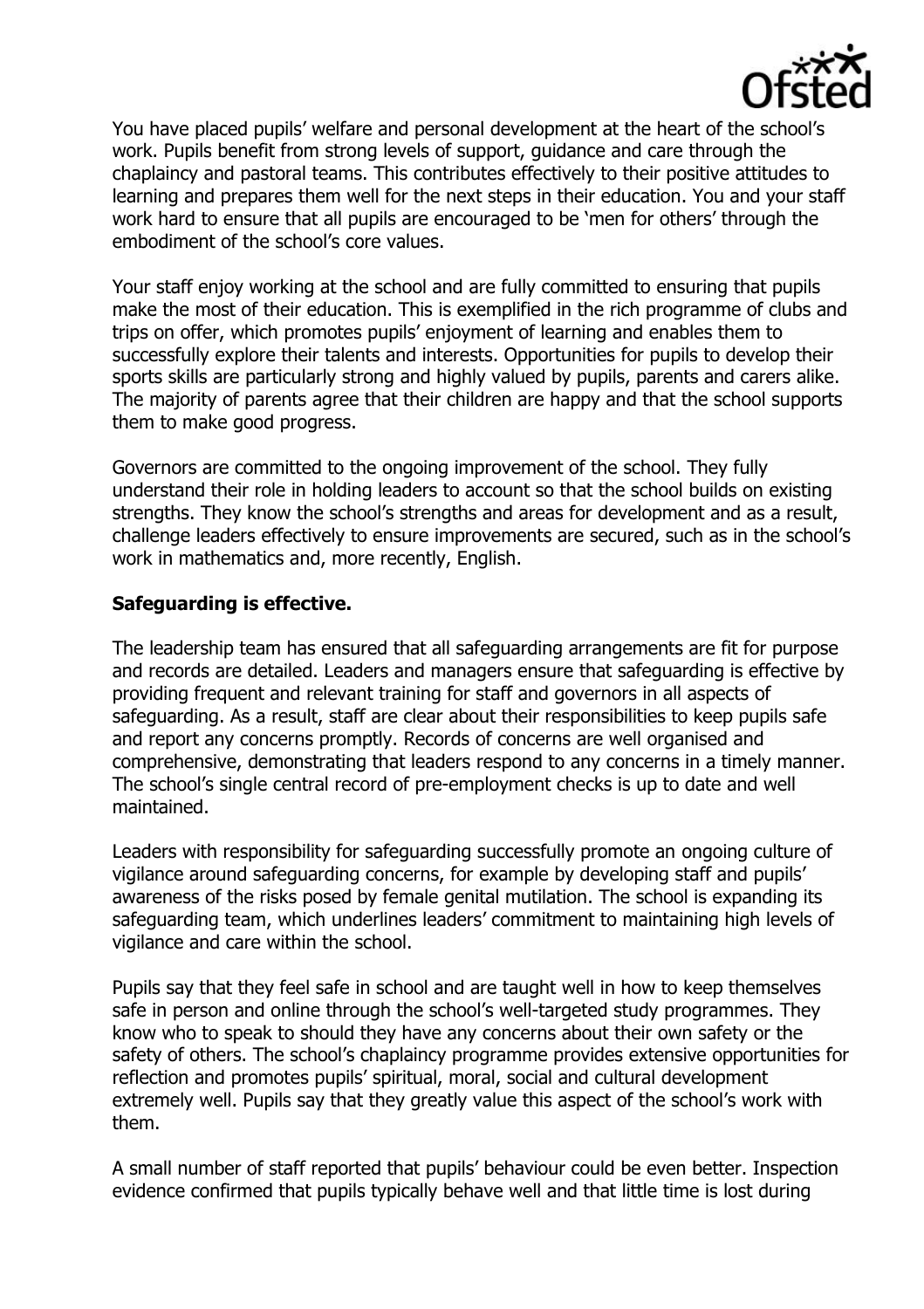

lessons due to disruptive behaviour. Pupils and staff say that bullying is dealt with effectively. Leaders monitor pupils' attendance and behaviour regularly. However, they do not systematically evaluate the impact of their strategies to reduce persistence absence rates for disadvantaged pupils.

Regular training means the governing body retains a strong oversight of the school's work to safeguard pupils' welfare. Governors regularly review school procedures and ensure they are effective in practice.

## **Inspection findings**

- The first key line of enquiry for this inspection focused on how well the school supports groups of pupils to achieve to the best of their ability. I particularly focused on the achievement of disadvantaged pupils and pupils who have special educational needs (SEN) and/or disabilities. Information on pupils' outcomes indicates some unevenness in how well these groups of pupils achieved in 2017 and that disadvantaged pupils do not attend school as regularly as they should.
- Disadvantaged pupils receive well-targeted support during lessons to ensure they achieve as well as their peers. Work in pupils' books shows that overall they are making good progress. However, in 2016 disadvantaged pupils' progress was lower than that of other pupils nationally. Leaders have taken decisive action to tackle this through the strategic use of the pupil premium funding. As a result, disadvantaged pupils are making stronger progress than was previously the case, particularly in mathematics and languages. However, while the performance of disadvantaged pupils is improving, their progress is not yet in line with that of other pupils nationally in English. On occasions, staff are not aware of which pupils are disadvantaged and this prevents them from providing these pupils with extra help at the earliest possible stage.
- Leaders and staff deploy a range of strategies to secure better rates of attendance for disadvantaged pupils. However, overall, persistent absent rates for disadvantaged pupils remain higher than other pupils nationally. Further work is needed in this area to ensure that absence is not a barrier to ensuring even stronger rates of progress for disadvantaged pupils.
- In 2016, pupils who have SEN and/or disabilities made less progress overall than their peers nationally. This was particularly the case for pupils who have an education, health and care plan. Leaders have acted decisively to strengthen the provision for these pupils, including the appointment of new staff. The school's register of eligible pupils has been completely reviewed and additional support is now targeted closely to pupils' needs. Visits to lessons confirm that pupils receive the extra help they need to grow in confidence and learn well. These improvements are evident in the improvement in pupils' GCSE outcomes in 2017, with pupils who have SEN and/or disabilities making above-average progress overall. However, as leaders acknowledged, the small cohort and ever-changing needs of these pupils mean that continued close monitoring is crucial.
- The second key line of enquiry considered how the curriculum supports pupils' achievement in a range of subjects, beyond English, mathematics and science. The school offers a broad curriculum and an impressive enrichment offer.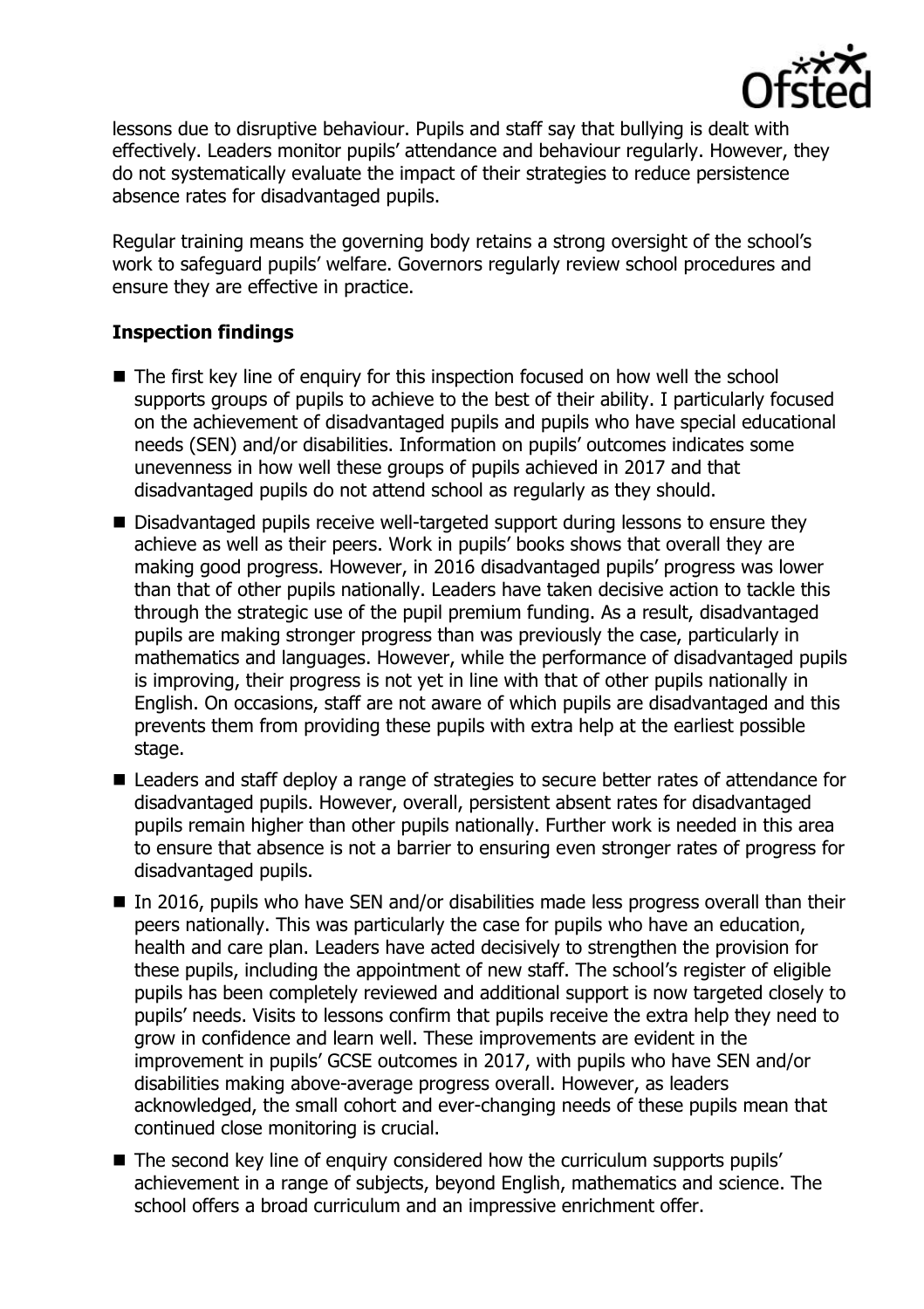

- Leaders have identified English as an area for improvement based on historical GCSE outcomes in 2016 for the most able pupils and in 2017 for disadvantaged pupils. Leaders have made adjustments to the English curriculum to ensure that there is sufficient focus on pupils' creative writing skills. As a result, teachers challenge pupils to produce high-quality writing in a range of genres and subjects. This work is at an early stage and has therefore not had a sustained impact in improving pupils' overall performance in English.
- Leaders have also acted quickly to strengthen teaching in religious studies and as a result, pupils' achievement has improved considerably in this subject. Leaders have rightly turned their focus to strengthening teaching in art. However, this work is at an early stage and consequently has not secured sustained improvements in the standards pupils achieve.
- Leaders have reflected on the options available to pupils at key stage 4 and have made changes to the curriculum which pupils are required to study. This provides for a more personalised approach and ensures that leaders are providing a diet of subjects which motivate pupils to succeed and achieve their potential.
- The third line of enquiry focused on the quality of teaching and learning in the sixth form and how effectively this supported pupils' good progress in a range of subjects and qualifications.
- A high proportion of pupils move on to the school's sixth form after Year 11. Retention rates between Year 12 and Year 13 are strong. Students feel safe, behave well and value the enrichment opportunities provided. They have access to high quality, impartial careers information and guidance that enables them to make informed decisions about their next steps into higher education, employment and apprenticeships. High proportions of students go on to higher education with an above-average number of students securing places at Russell Group universities.
- Over the past three years there has been a steady increase in the progress students have made in academic subjects. This is supported by the effective teaching, particularly in further mathematics and English literature. However, although good overall, students' progress remains uneven, particularly in vocational subjects.
- Leaders are taking effective action to raise standards in the sixth form. They have prioritised developing students' extended writing skills to enable them to achieve the highest possible standards. Leaders are also reviewing the key stage 4 curriculum to ensure that students are equipped with the necessary skills and knowledge to cope with the rigour of the courses they follow. Effective partnerships with local schools are helping leaders strengthen teaching and broaden the curriculum offer to ensure that students are routinely challenged to achieve to the very best of their abilities.

### **Next steps for the school**

Leaders and those responsible for governance should ensure that:

- their work to strengthen pupils' progress in English is maintained and pupils' achievement in English is as strong as that found in mathematics
- $\blacksquare$  the attendance of disadvantaged pupils is in line with other pupils nationally